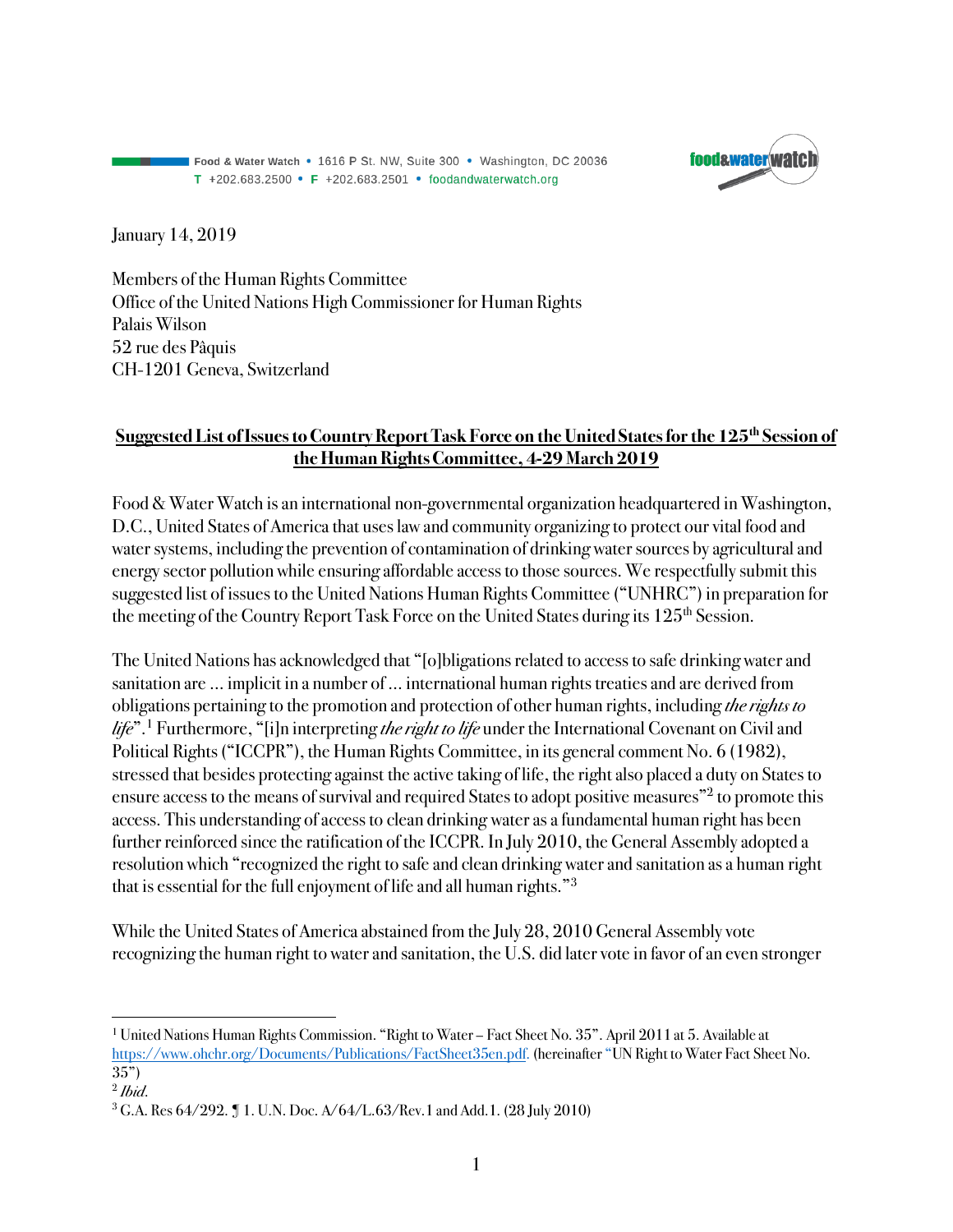resolution as a member of the Human Rights Council on September 30, 2010.4 The U.S. went so far as to state that they were "proud" to take the significant step of joining consensus on the resolution making the right to water legally binding; which, given the U.S.'s historical hesitancy to sign on to such sweeping resolutions, demonstrates the commitment the nation has made to protecting these human rights.<sup>5</sup>

As the UNHRC has stated, "[a]ccess to safe drinking water is a fundamental precondition for the enjoyment of several human rights, including the rights to education, housing, health, life, work and protection against cruel, inhuman or degrading treatment or punishment. It is also a crucial element to ensure gender equality and to eradicate discrimination."6 As such, equal access to clean drinking water is inherently a civil rights issue.

Food & Water Watch submits these issues to the UNHRC as the U.S. federal government and its component states have failed to make meaningful advances in their preservation of human rights related to clean water, particularly as it relates to non-discrimination against vulnerable populationsand the proliferation of loosely regulated hydraulic fracturing for fossil fuels.

Respectfully submitted,

Adam Carlesco, Staff Attorney **Food & Water Watch** 1616 P St. NW, Suite 310 Washington, DC. 20036 acarlesco@fwwatch.org Office: 1.202.683.4925

Colin Bailey, Executive Director & Managing Attorney **The Environmental Justice Coalition for Water** P.O. Box 188991 Sacramento, California. 95818-8911 Office: 916.432.3529

Catherine Flowers, Founder and Executive Director **Alabama Center for Rural Enterprise** P.O. Box 241504 Montgomery, Alabama 36124

Donald Cohen, Executive Director **In the Public Interest** 1939 Harrison St., Suite 150 Oakland, California. 94612

<sup>5</sup> United Nations. "Historic re-affirmation that rights to water and sanitation are legally binding". Amnesty International Press, 1 Oct. 2010.

 $\overline{a}$ <sup>4</sup> U.N. Human Rights Council A/HRC/RES/15/9.

<sup>6</sup> UN Right to Water Fact Sheet No. 35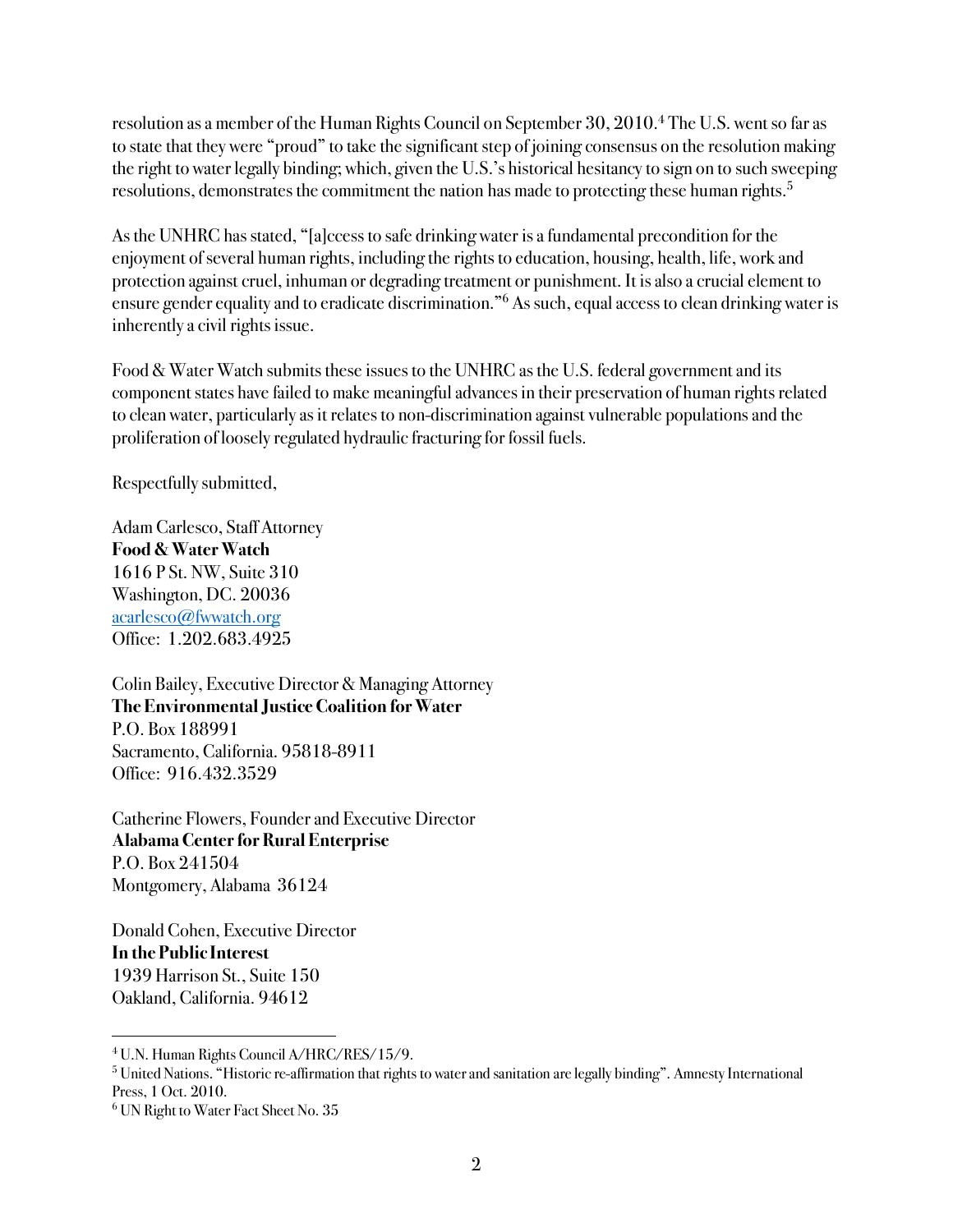- **I. Issue 1**: Water privatization and shutoffs.
- **II. Reporting Organizations**: Food & Water Watch; Environmental Justice Coalition for Water; In the Public Interest

As the UN has seen over the past few decades, attempts to privatize public water and sewer services have become increasingly common. In the United States, water privatization has presented a threat to water affordability and access for low-income neighborhoods, as privately-owned water utility service costs the typical U.S. household 59 percent more than public water service. <sup>7</sup> Private water companies are unlikely to adopt the same criteria as municipalities when deciding where to extend services; as such, they are prone to cherry-picking service areas to avoid serving low-income communities where low water use and frequent bill collection problems could hurt corporate profits.

Moreover, private water utilities lack the level of transparency that their municipal counterparts provide. They have frequently refused to provide basic metrics including information about the number of water service disconnections performed for nonpayment. This lack of transparency within privatized systems is of particular concern because these companies charge significantly higher water rates than their government peers, suggesting that affordability might be a bigger problem for their customers.<sup>8</sup>

Alongside the privatization of water services, the United States faces a growing water affordability crisis with large numbers of low-income community membersand people of color experiencing service shutoffs, often caused by steady increases in water rates while unemployment and poverty levels within these communities remain high. An estimated 15 million U.S. residents lost water service for nonpayment in 2016. Water service is exceedingly unaffordable for low-income households in Detroit and New Orleans, in particular, where more than one in five households receive water bills that exceed 9 percent of their income.<sup>9</sup> In 2015, Detroit, Michigan shut off water service to nearly  $24,000$ households, and Baltimore, Maryland shut off water service to more than 8,000 households, mostly in the lowest-income high-minority areas of the city.<sup>10</sup>

Unaffordable water service can tear families apartas a lack of running water access in the home may be considered child neglect in 21 states, and water shutoffs have led to children being taken from their homes under child protection laws.<sup>11</sup> Moreover, unaffordable water bills can lead to evictions and tax foreclosures. In some cities, like Baltimore, landlords can evict tenants who cannot afford their water

 $\overline{a}$ <sup>7</sup> Food & Water Watch. "The State of Public Water in the United States" 2016. Available at https://www.foodandwaterwatch.org/sites/default/files/report\_state\_of\_public\_water.pdf

<sup>8</sup> Food & Water Watch. "Water Privatization: Facts and Figures". 31 Aug. 2015. Available at https://www.foodandwaterwatch.org/insight/water-privatization-facts-and-figures

<sup>9</sup> Food & Water Watch. "America's Secret Water Crisis." 22 Oct. 2018. Available at https://www.foodandwaterwatch.org/insight/americas-secret-water-crisis

<sup>&</sup>lt;sup>10</sup> Food & Water Watch. "Water Injustice: Economic and Racial Disparities in Access to Safe and Clean Water in the United States". March 2017. Available at https://www.foodandwaterwatch.org/sites/default/files/ib\_1703\_water-injusticeweb.pdf

 $\overline{11}$ *Id.*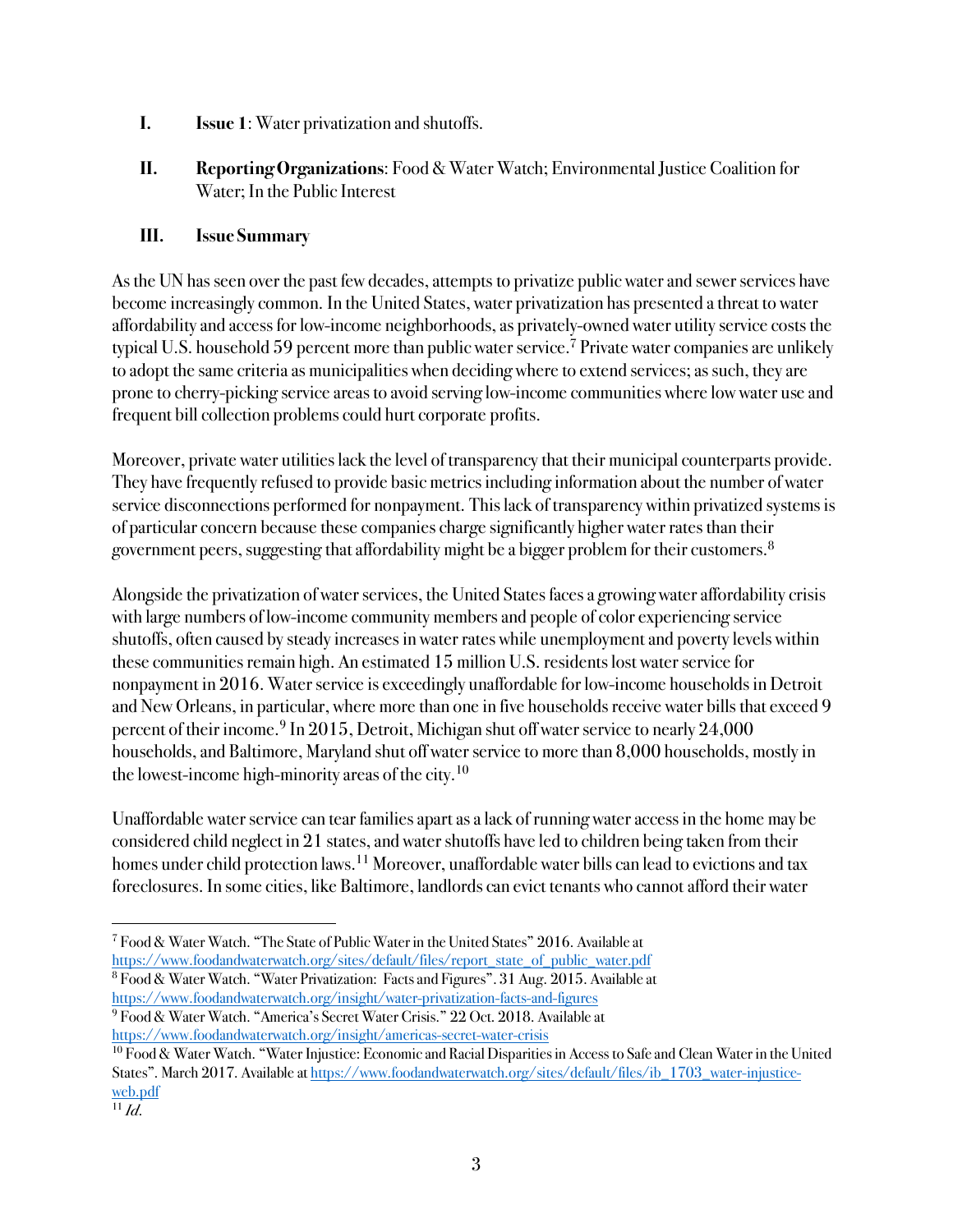bills, and homeowners can see their unpaid water bills added as tax liens that can allow a city to seize and sell a person's home over unpaid water bills.12

## **IV. Concluding Observations offered by the Human Rights Committee**

None to date.

# **V. U.S. Government Report**

None to date.

# **VI. Legal Framework**

"Each State Party to the present Covenant undertakes to respect and to ensure to all individuals within its territory and subject to its jurisdiction the rights recognized in the present Covenant, without distinction of any kind, such as race, colour, sex, language, religion, political or other opinion, national or social origin, property, birth or other status."

— Article 2.1 of the International Covenant on Civil and Political Rights

"Every human being has the inherent right to life. This right shall be protected by law. No one shall be arbitrarily deprived of his life."

— Article 6.1

"All persons are equal before the law and are entitled without any discrimination to the equal protection of the law. In this respect, the law shall prohibit any discrimination and guarantee to all persons equal and effective protection against discrimination on any ground such as race, colour, sex, language, religion, political or other opinion, national or social origin, property, birth or other status." — Article 26

# **VII. HumanRights Committee General Comments**

"The right to water contains freedoms. These freedoms include protection *against arbitrary and illegal disconnections*; … non-discrimination in access to safe drinking water and sanitation, notably on the basis of land or housing status; non-interference with access to existing water supplies"13

"Water services must be affordable to all. No individual or group should be denied access to safe drinking water because they cannot afford to pay. … Overall, poorer households should not be disproportionately burdened with water and sanitation expenses."14

 $\overline{a}$  $12$  *Id.* 

<sup>13</sup> UN Right to Water Fact Sheet No. 35

 $^{14}$  *Id.*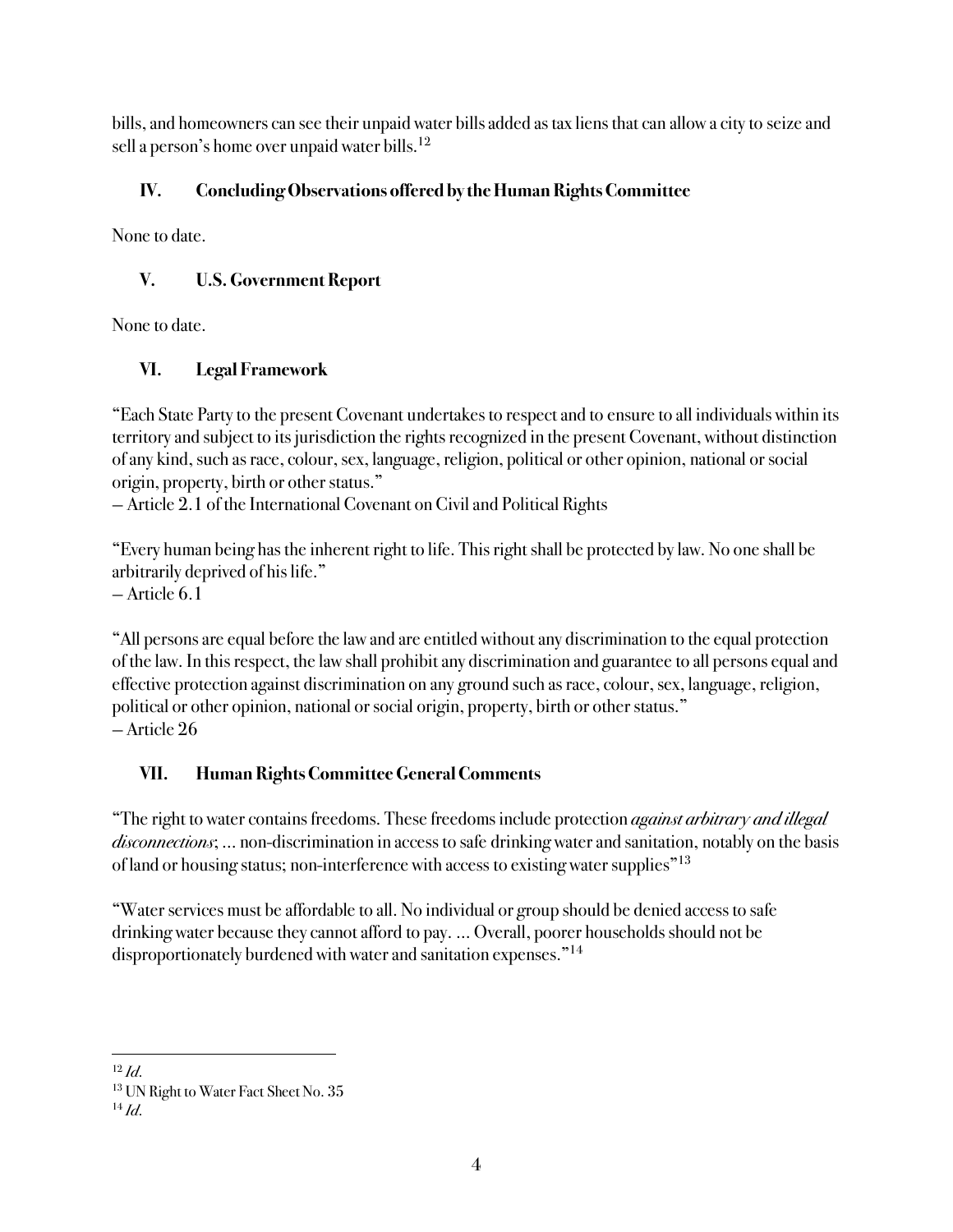"Where water services are operated by the private sector, concerns have been raised about arbitrary and illegal disconnections, the affordability of water and sanitation services, as well as about the extension of these services to vulnerable and marginalized groups."15

"The obligation on States to protect human rights includes ensuring that non-State actors do not infringe upon the right to water."16

### **VIII. Other UN Body Recommendations**

"The US must do more to eliminate discrimination in practice," said the Independent Expert [Catarina de Albuquerque] mandated by the UN Human Rights Council to examine the issue of human rights obligations related to access to safe drinking water and sanitation. "I am concerned that several laws, policies and practices, while appearing neutral at face value, have a disproportionate impact on the enjoyment of human rights by certain groups."17

The Special Rapporteur also concluded that the U.S. should "[e]valuate the extent to which people living in poverty face challenges in paying for water and sanitation services, and adopt, at the federal level, a national minimum standard on affordability of water and sanitation, as well as due process guarantees in relation to disconnections."18

## **IX. Recommended Questions**

How are the United States federal and state governments addressing the prevention of water cut-offs within indigent and minority communities?

What legislative, policy, and other measures being taken by regulators within the federal and State governments to prevent rate hikes by for-profit water management corporations?

- Instead of promoting water privatization, the Federal government should promote and provide resources to help municipalities form public-public partnerships. Intermunicipal cooperation, interlocal agreements and bulk purchasing consortiums can improve public services and reduce costs, while allowing communities to retain local control.
- The United States should pass the Water Accountability, Transparency, Equity and Reliability Act to create a trust fund to dedicate \$35 billion a year to improve the nation's drinking water

 $\overline{a}$ <sup>15</sup> *Id*.

<sup>16</sup> *Id*.

<sup>&</sup>lt;sup>17</sup> UN Human Rights, Office of the High Commissioner. "USA: from discrimination to accessibility, UN expert raises questions on water and sanitation."

https://newsarchive.ohchr.org/EN/NewsEvents/Pages/DisplayNews.aspx?NewsID=10808&LangID=E <sup>18</sup> United Nations. "Report of the Special Rapporteur on the human right to safe drinking water and sanitation on her mission to the United States of America" (22 February-4 March 2011). Section 6: Conclusions and recommendations, at 19-21.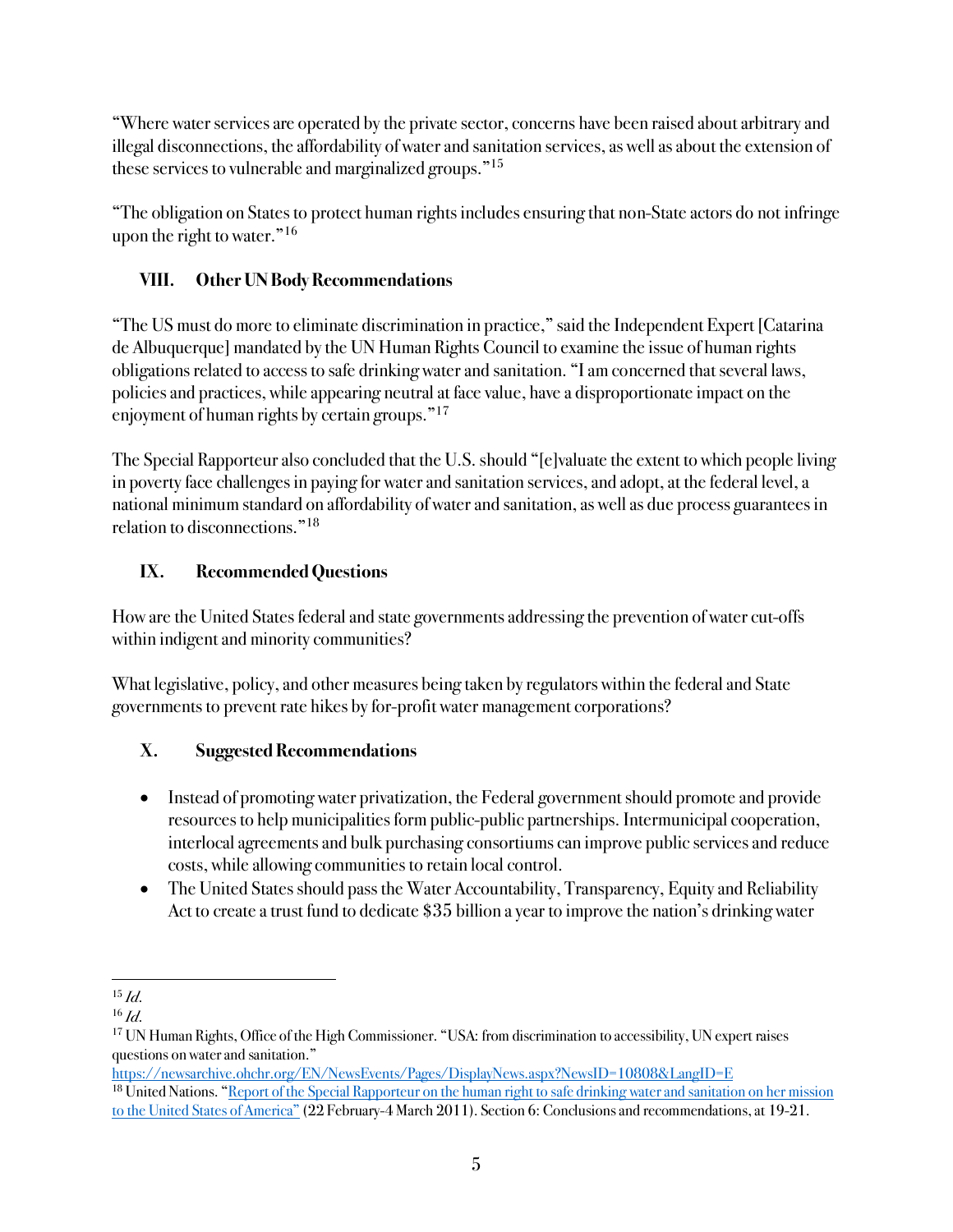and wastewater infrastructure and help ensure that every person in the country has access to safe and affordable water service.

- A federal standard should be established to provide protections against water shutoffs and tax sales of homes for vulnerable and marginalized groups.
- Local governments can set up percentage-of-income water affordability programs to tackle the problem head-on and employ best practices to ensure that households have sufficient time and notice to pay their bills prior to disconnection.
- States should require all utilities, including privately owned systems, to disclose shutoff and reconnection rates.
- States should require a voter referendum on any sale or lease of a publicly owned water or sewer system to a for-profit company.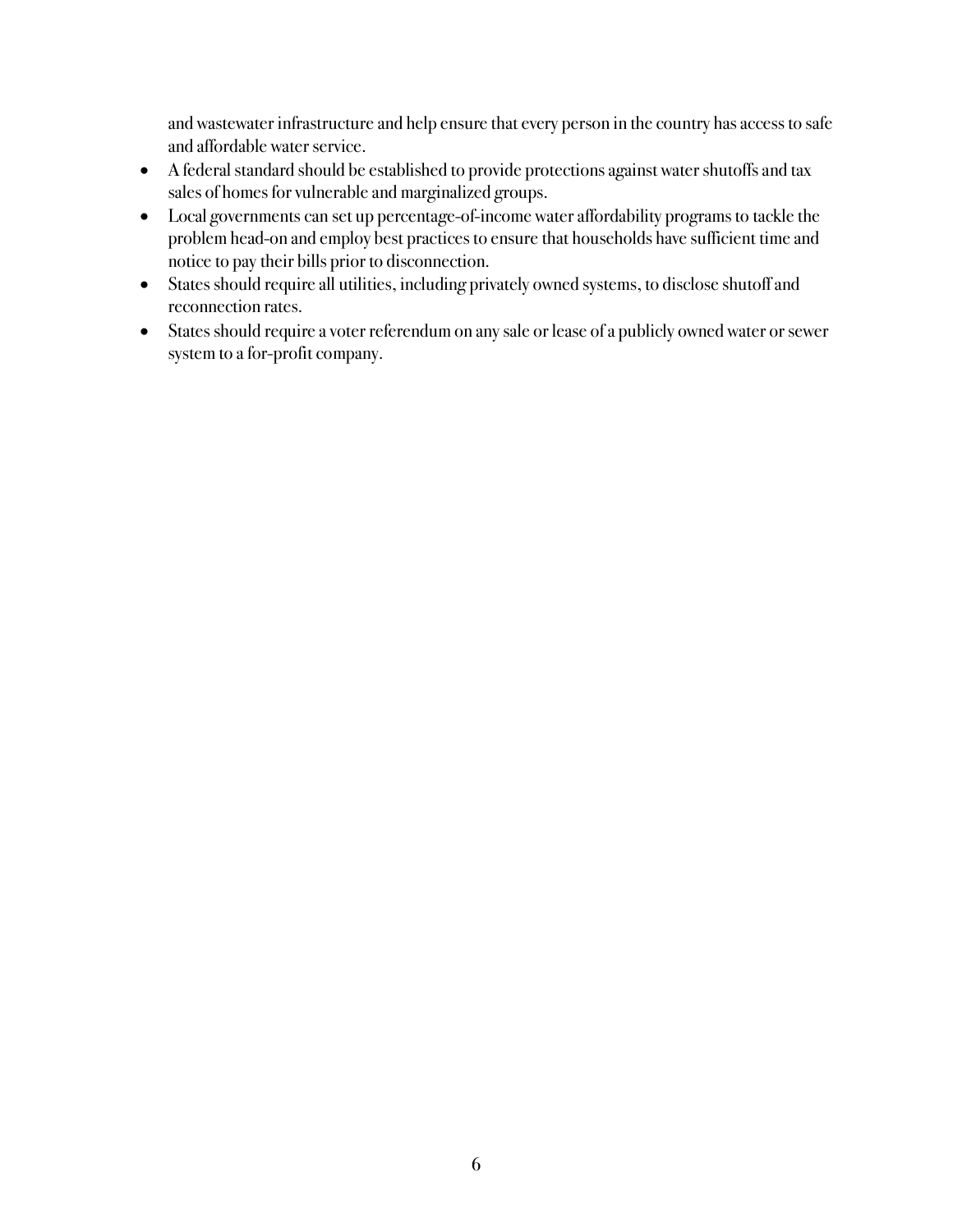- **I. Issue 2:** Environmental discrimination in siting of polluting facilities
- **II. Reporting Organizations:** Food & Water Watch; Environmental Justice Coalition for Water; In the Public Interest

Minority communities within the United States often share their neighborhoods with facilities, such as refineries and industrial agriculture operations, that emit a significant amount of hazardous pollution that threatens the public health by way of drinking water contamination. Nationwide studies have shown that communities near commercial hazardous-waste facilities consist mainly of racial and ethnic minorities. <sup>19</sup> Moreover, members of racial minority groupsare exposed to a level of nitrogen dioxide — a respiratory irritant emitted by cars and industrial sources — at an average rate 38 percent higher than white Americans.<sup>20</sup> In an analysis of all permitted industrial facilities across the U.S., research has shown that the worst emitters of hazardous pollutants disproportionately expose communities of color and lowincome populations to chemical releases.<sup>21</sup>

Much of this siting has a history rooted in racially discriminatory practices of the past.<sup>22</sup> While discriminatory lending policies aggregated racial minorities into certain segregated neighborhoods near high emitting facilities, States have failed to adequately address these historical issues and certain siting policies remain discriminatory in effect.

Moreover, the U.S. Environmental Protection Agency's ("EPA") External Civil Rights Compliance Office ("ECRCO") has found a series of discriminatory practices perpetrated by State departments of environmental quality. In January, 2017, EPA ECRCO made its first finding of racial discrimination in its over 20-year history, stating:

"EPA finds that … discriminatory treatment of African Americans by [Michigan Department of Environmental Quality] in the public participation process for the [permit of the Genesee Power Station] considered and issued from 1992 to 1994. In addition, EPA has concerns that MDEQ's current policies are insufficient to address the potential for discrimination given deficiencies in MDEQ's public participation program and procedures. … For almost 30 years, MDEQ failed to provide the foundational nondiscriminatory program as required by non-discrimination regulations…"23

<sup>20</sup> Badger, Emily. "Pollution is segregated, too". Washington Post. 15 April 2014. Available at https://www.washingtonpost.com/news/wonk/wp/2014/04/15/pollution-is-substantially-worse-in-minorityneighborhoods-across-the-u-s/?utm\_term=.4346f044c977

 $\overline{a}$ <sup>19</sup> Covert, Bryce. "Race Best Predicts Whether You Live Near Pollution." The Nation. 18 Feb. 2016. Available at https://www.thenation.com/article/race-best-predicts-whether-you-live-near-pollution/

 $^{21}$  Collin MB, et al. "Linking 'toxic outliers' to environmental justice communities." Environmental Research Letters, Vol. 11, No. 1. 2016. https://doi.org/10.1088

<sup>&</sup>lt;sup>22</sup> Bullard, Robert D. "Race and Environmental Justice in the United States." 18 YALE J. INT'L L. (1993).

<sup>23</sup> US EPA ECRCO. "Letter to Michigan Department of Environmental Quality ('MDEQ')". 19 Jan. 2017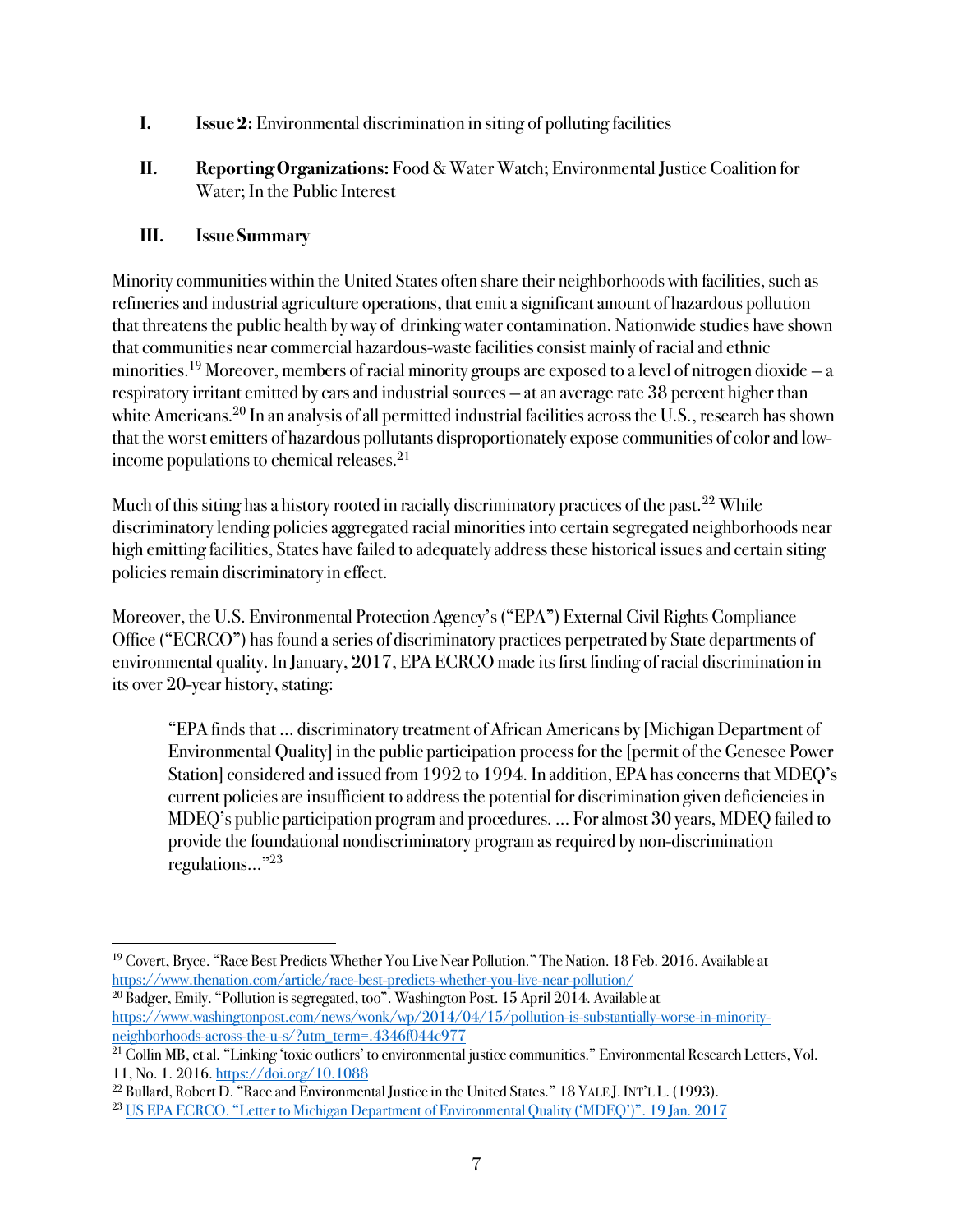That same month, EPA stated that "ECRCO has deep concern about the possibility that African Americans, Latinos, and Native Americans have been subjected to discrimination as a result of [North Carolina Department of Environmental Quality]'s operation of the Swine Waste General Permit program, including the 2014 renewal of the Swine Waste General Permit."24

Despite these recent instances of action by the Agency, as of 2015, EPA's ECRCO had denied 95 percent of all complaints alleging racial discrimination. Such failure by the ECRCO to meet its civilrights obligations resulted in a 2016 report by the U.S. Commission on Civil Rights criticizing the office for its lack of compliance with both the Civil Rights Act of 1964 and an executive order requiring agencies to consider environmental justice when creating rules.<sup>25</sup> It found that "[r]acial minorities and low income communities are disproportionately affected by the siting of waste disposal facilities and often lack political and financial clout to properly bargain with polluters when fighting a decision or seeking redress."

### **IV. Concluding Observations offered by the Human Rights Committee**

None to date.

### **V. U.S. Government Report**

None to date.

### **VI. Legal Framework**

ICCPR Article 2.1; Article 6.1; Article 26

### **VII. Human Rights Committee General Comments**

"Non-discrimination and equality are fundamental human rights principles and critical components of the right to water. Discrimination in relation to access to safe drinking water and sanitation can be rooted in discriminatory laws, policies or measures; exclusionary policy development; discriminatory watermanagement policies; denial of tenure security; limited participation in decision-making; or lack of protection against discriminatory practices by private actors."26

"The obligation on States to protect human rights includes ensuring that non-State actors do not infringe upon the right to water."<sup>27</sup>

 $\overline{a}$ <sup>24</sup> US EPA ECRCO. "Letter to North Carolina Department of Environmental Quality ('MDEQ')".12 Jan. 2017.

<sup>&</sup>lt;sup>25</sup> U.S. Commission on Civil Rights. "Environmental Justice: Examining the Environmental Protection Agency's Compliance and Enforcement of Title VI and Executive Order 12898." Sept. 2016. Available at

https://www.usccr.gov/pubs/2016/Statutory\_Enforcement\_Report2016.pdf

<sup>26</sup> UN Right to Water Fact Sheet No. 35.

 $^{27}$  *Id.*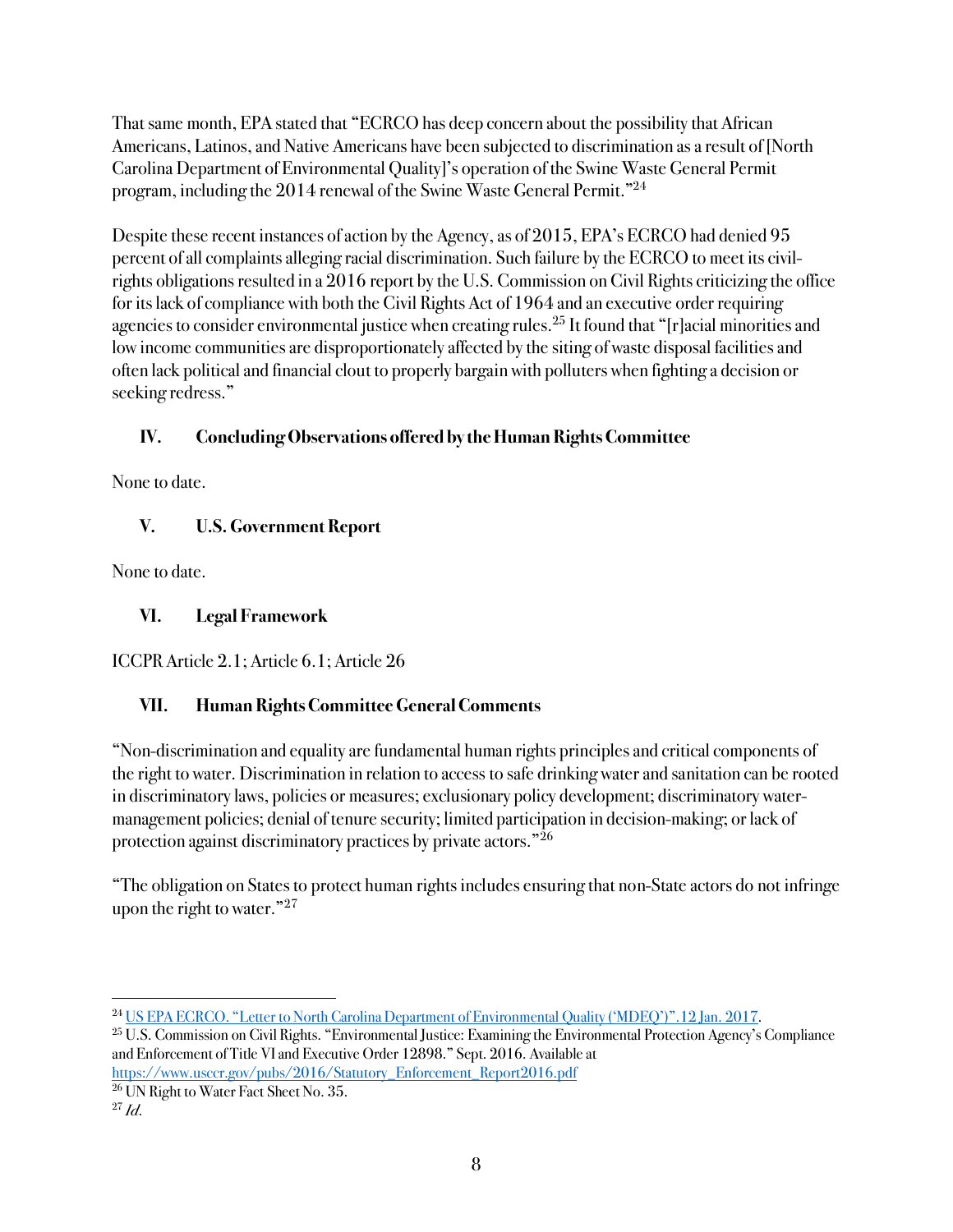"The private sector, notably large-scale agricultural producers and industry, is also an important user of water. Irrigation remains the largest user of water but projections indicate that industry will account for most of the increase in water use to 2025. In such a context, there are risks that the interests of the poor might be pushed aside by large agricultural producers and industry, two constituencies with a strong political voice. While business can contribute positively to the enjoyment of human rights, the opposite is also true, for instance through pollution, over-extraction or encroachment upon water resources that communities rely upon for drinking."28

### **VIII. Other UN Body Recommendations**

"To eliminate discrimination in practice, special attention must be paid, and priority must be given, to groups of individuals who suffer historical or persistent prejudice, instead of merely comparing the formal treatment of individuals in similar situations."29

"[T]he independent expert notes that there is a lack of data regarding who does and who does not have access to water and sanitation. Availability of accurate and disaggregated data is fundamental in the design of appropriate and efficient policies and programmesto address the many outstanding challenges related to water and sanitation."30

## **IX. Recommended Questions**

Please provide information on the legislative, administrative, and other measures being taken to address the deficiencies in current state and federal initiatives related to non-discrimination in industrial siting permitting.

Please describe the education, legislative, policy and other measures taken by the United States to ensure that state and local agencies and officials have the capacity to respect and implement the United States' commitments under the ICCPR. Specifically describe how the federal government effectively communicates these standards and recommendations to state and local agenciesand officials to foster greater awareness of and compliance with human rights standards.

- Given the propensity for harm to local aquifers and water sources, the U.S. should restrict the permitting of new industrial sources of water and air pollution where waterways are impaired or air quality is in non-attainment of federal standards.
- Establishment of significant setback provisions for industrial facilities preventing the construction of such facilities within several thousand meters of residential buildings.
- Establishment of a nationwide ban on concentrated animal feeding operations.

 $\overline{a}$ <sup>28</sup> *Id*.

<sup>&</sup>lt;sup>29</sup> United Nations. "Report of the Special Rapporteur on the human right to safe drinking water and sanitation on her mission to the United States of America(22 February-4 March 2011)". Section 5: Non-discrimination and equality at 17-18. <sup>30</sup> *Ibid*.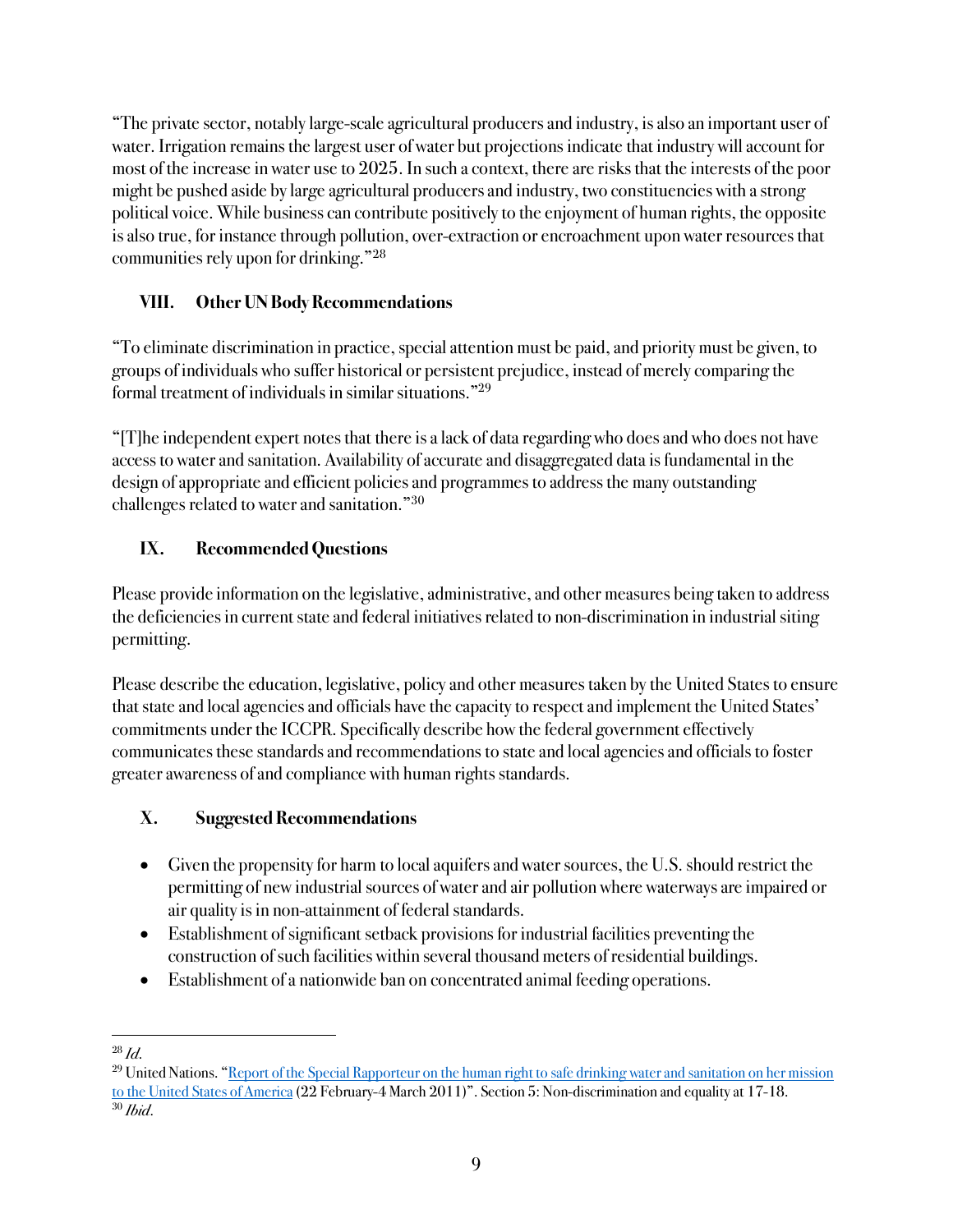- More thorough oversight by the EPA's ECRCO on state siting policies that impact minority communities; this will likely only be achieved through Congressional budgeting to provide this division with more resources.
- Congress should establish a private right of action under the Title VI of the Civil Rights Act of 1964 to enable communities harmed by disproportionate impacts to use legal action to address racial discrimination when it comes to siting or permitting polluting, hazardous facilities.
- The U.S. should halt fossil fuel infrastructure expansion and transition to 100 percent renewable energy sources by 2035.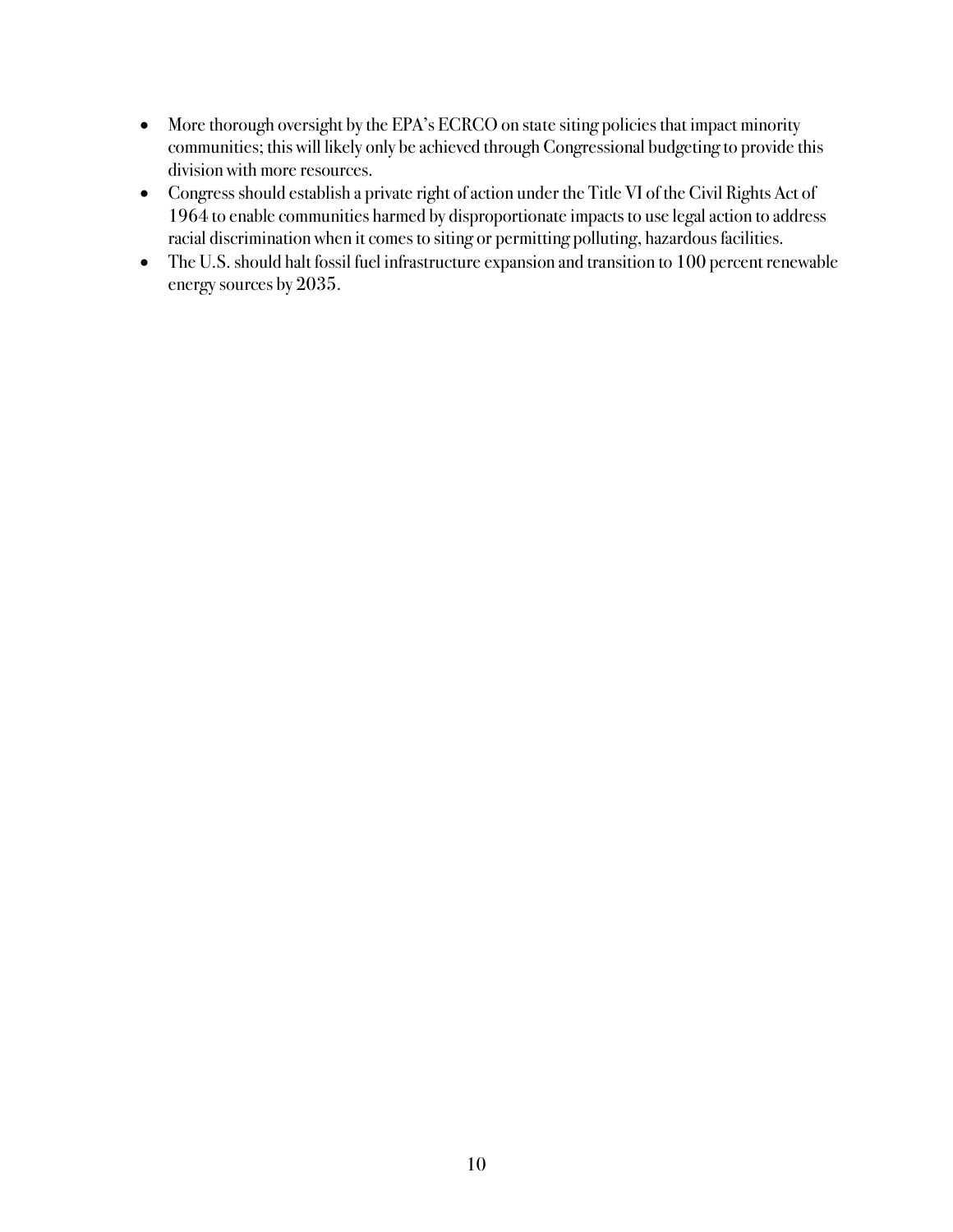- **I. Issue 3:** Discrimination Against Native American Communities
- **II. Reporting Organizations:** Food & Water Watch; Environmental Justice Coalition for Water; In the Public Interest

Thirteen percent of Native tribal members lack safe drinking water or sewer access. Nearly 30 percent of Native Americans and Alaska Natives lived in poverty in 2014 – approximately double the nation's overall poverty rate. And about 7.5 percent of Native American and Alaska Native homes did not have safe drinking water or basic sanitation as of 2013.

Tribes have spent years lobbying the government for adequate funds to improve impoverished living conditions and to recover from crises such as exposure to water poisoned by uranium and arsenic, but they often have difficulty competing for aid compared with places like Flint, Michigan, which has received extensive media coverage and subsequent aid to solve its lead crisis.

The majority of America's uranium mines opened during the early 20th century were dug on tribal land in the Southwest, with more than 500 abandoned uranium mines in the Navajo Nation alone, and the resulting water and soil contamination from those mines is so pervasive it's believed to have contributed to the rise of a unique radiation-related disease among nearby residents called Navajo neuropathy. The disease causes symptoms such as muscle weakness, liver problems, birth defectsand can be fatal. An analysis of water supplies in the Navajo Nation found disproportionately high levels of arsenic and uranium: 15 percent of unregulated water supplies had high levels of arsenic, and more than 12 percent had high levels of uranium.<sup>31</sup>

Overall, tribal public water systems are twice as likely to violate health-based water quality regulations as non-tribal systems. Nearly one in eight tribal public water systems violated a health standard in 2013.<sup>32</sup>

### **IV. Concluding Observations offered by the Human Rights Committee**

None to date.

### **V. U.S. Government Report**

The Obama Administration responded to questions concerning discrimination in water access against Native Americans during the U.S.'s 2012 "Consideration of reports submitted by States parties under article 40 of the Covenant: Fourth Periodic Report." However, administrations have changed since the filing of this report and non-governmental organizations throughout the U.S. question the current administration's adherence to policies which would ameliorate historic discrimination.

 $\overline{a}$ <sup>31</sup> Food & Water Watch. "Water Injustice: Economic and Racial Disparities in Access to Safe and Clean Water in the United States". March 2017. Available at https://www.foodandwaterwatch.org/sites/default/files/ib\_1703\_water-injusticeweb.pdf

 $\overline{\overline{32}}\overline{Id}$ .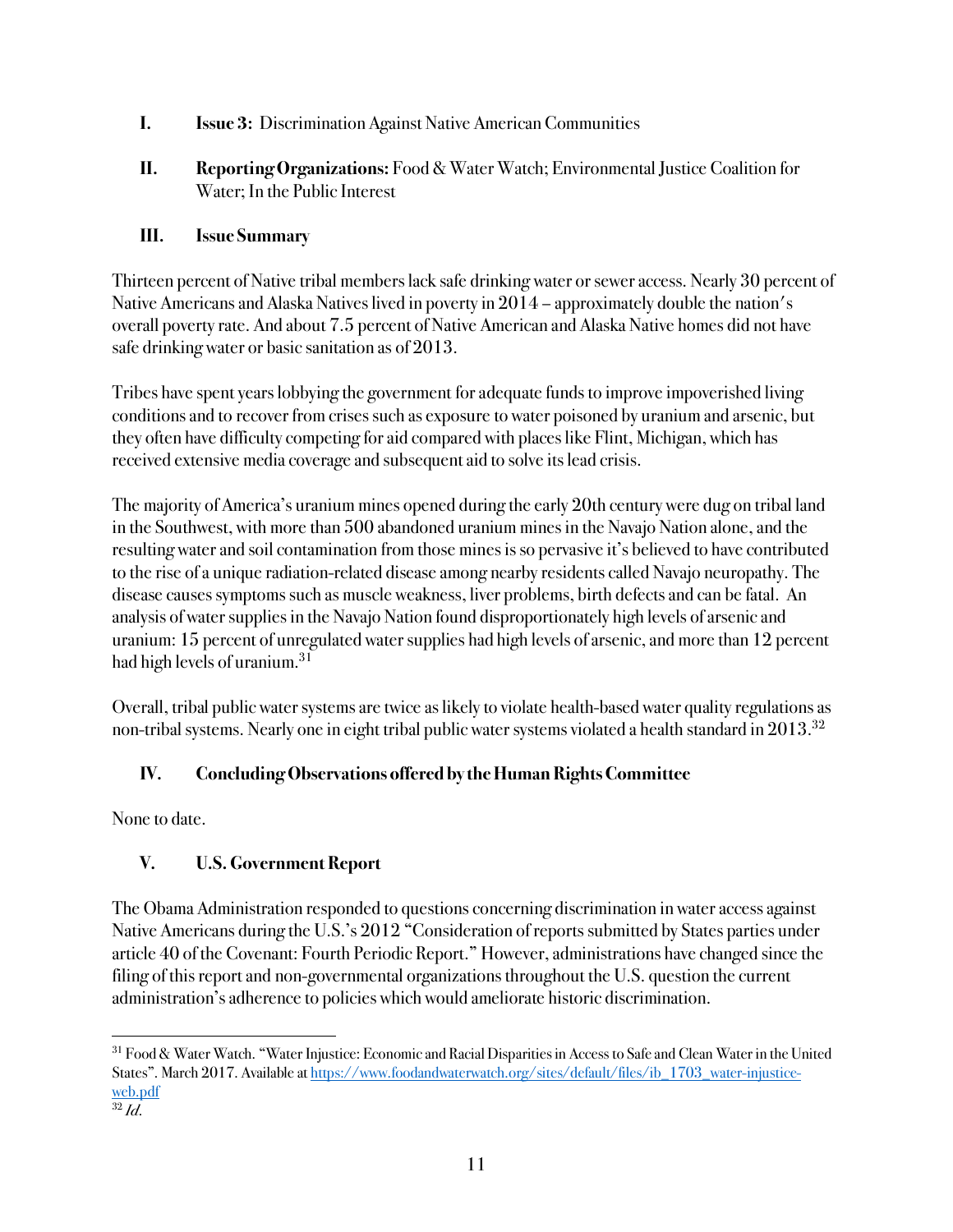#### **VI. Legal Framework**

ICCPR Article 2.1; Article 6.1; Article 26

#### **VII. Human Rights Committee General Comments**

"States have an obligation to prohibit and eliminate discrimination on all grounds, and ensure equality, in law and in practice, in relation to access to safe drinking water and sanitation."33

"Mining activities are reportedly leading to contamination and depletion of surrounding groundwater and surface-water resources, not only affecting access to clean drinking water, but also threatening the wildlife and plants used as traditional food sources and vital to traditional cultural practices. Additionally, the absence of accountability for pollution and clean-up harms use by future generations."34

#### **VIII. Other UN Body Recommendations**

"Enact the necessary legal action to change the status of unrecognized and terminated tribes to enable them to realize their rights to water and sanitation, as well as express religious and cultural rights;"<sup>35</sup>

"Ensure adequate consultation and prior and informed consent of indigenous communities regarding activities affecting their access to water;"36

According to international standards, tribal existence and identity do not depend on federal recognition or acknowledgment of the tribe. "I call for legal action to change the status of unrecognized and terminated tribes to enable all American Indians to gain the respect, privileges, religious freedom, and land and water rights to which they are entitled," [UN independent expert Catarina de Albuquerque] stressed<sup>37</sup>

#### **IX. Recommended Questions**

Apart from the Drinking Water Infrastructure Grants Tribal Set-Aside, what are the federal and state governments doing to ensure affordable accessto clean water for tribal members?

 $\overline{a}$ 

https://newsarchive.ohchr.org/EN/NewsEvents/Pages/DisplayNews.aspx?NewsID=10808&LangID=E

<sup>33</sup> UN Right to Water Fact Sheet No. 35

<sup>34</sup> *Id*.

<sup>&</sup>lt;sup>35</sup> United Nations. "Report of the Special Rapporteur on the human right to safe drinking water and sanitation on her mission to the United States of America(22 February-4 March 2011)". Section 6: Conclusions and recommendations, at 19-21. <sup>36</sup> *Id*.

<sup>&</sup>lt;sup>37</sup> UN Human Rights, Office of the High Commissioner. "USA: from discrimination to accessibility, UN expert raises questions on water and sanitation." Available at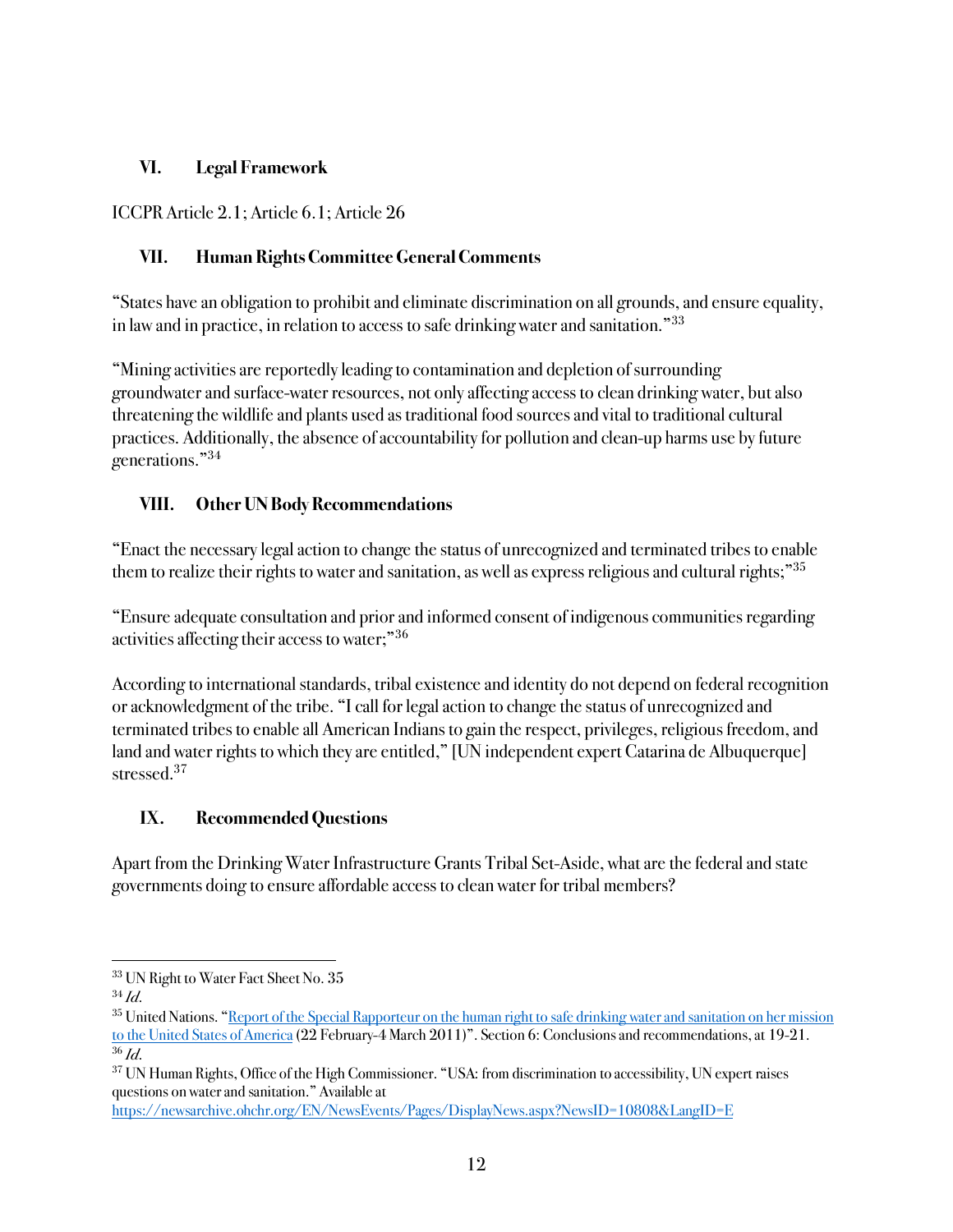What efforts are being made on a state and federal level to ensure that headwaters that flow into tribal lands are protected from contamination upstream?

How are water regulators in the arid western U.S. managing withdrawals upstream, particularly by energy operations and livestock growers, to ensure that water resources are protected for downstream nations?

- State and federal departments of environmental protection must ensure that industrial facilities siting is limited upstream of tribal waters and existing facilities are tightly restricted as to the content of their discharges.
- A special task force of state and federal actors should be developed to bring water accessibility to tribal members with a sense of urgency.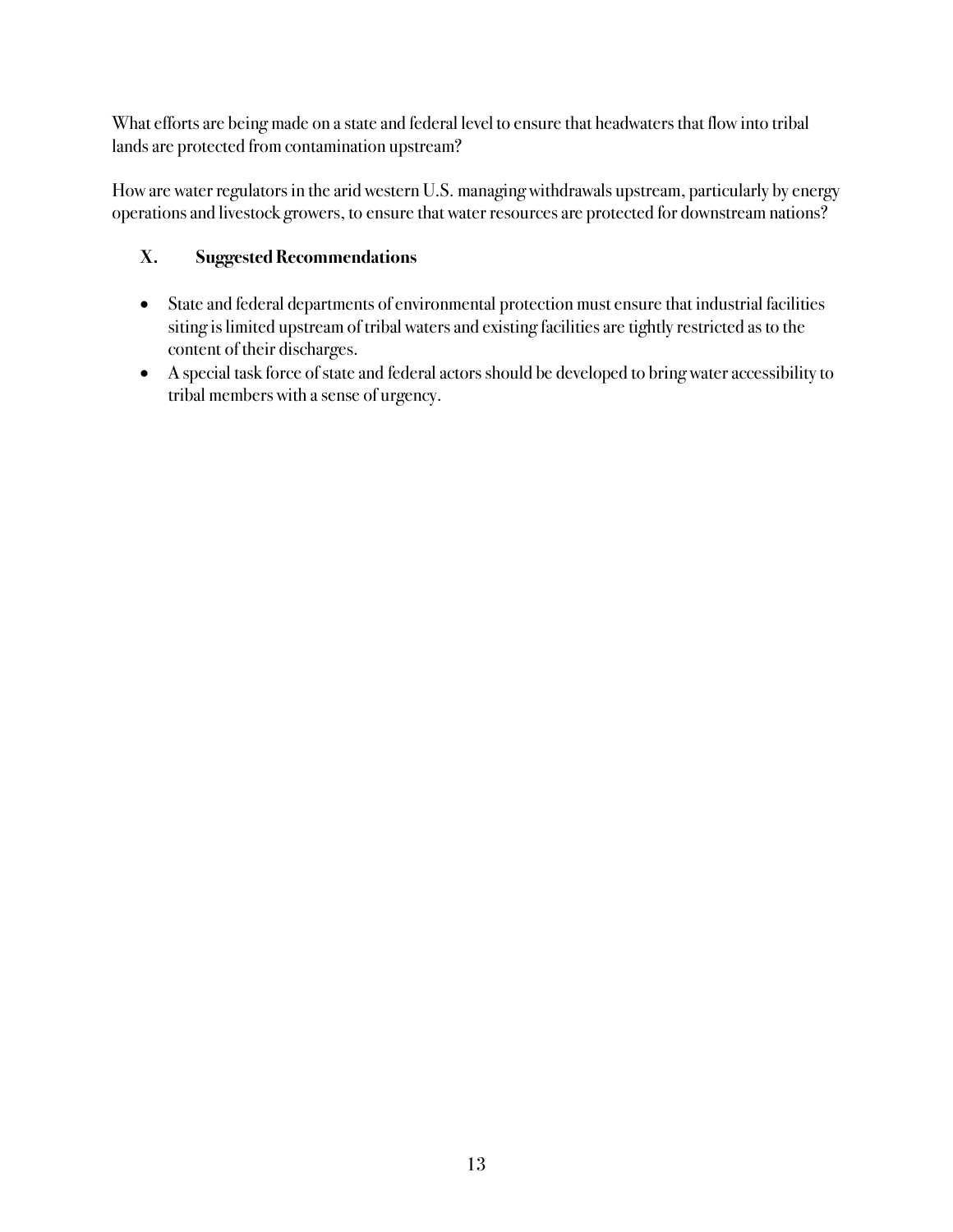- **I. Issue 4:** Failure to Modernize Water Infrastructure
- **II. Reporting Organizations:** Food & Water Watch; Alabama Center for Rural Enterprise; Environmental Justice Coalition for Water; In the Public Interest

With the looming global threat of climate change, water systems in every U.S. state need to be modernized for a world of more powerful droughts, fiercer floods, and rising seas. Doing so will cost trillions of dollars, according to industry estimates, at a time where federal funding for water and sewer systems has fallen by 74 percent in real dollars since its peak in 1977.<sup>38</sup> Yet despite the widespread societal benefits of such investment, the U.S. Government has been slow to act – leaving the effects of climate change to fall principally upon low-income communities.

"Where water infrastructure is crumbling are the places without the ability to absorb the cost increases," Stephen Gasteyer, a Michigan State University sociologist who studies water access, stated. "The people who were left in these cities are predominantly minorities. Where you see things falling apart are predominantly minority communities."39

While income for the top 5 percent of American households rose 60 percent between 1980 and 2014, income for the poorest 10 percent in the same period fell, according to the Center on Budget and Policy Priorities and the U.S. Census Bureau. An average water bill in some California cities represents 17 percent or more of household income for the poorest 10 percent.<sup>40</sup>

While drinking water infrastructure is funded primarily through a rate-based system, the investment has been inadequate for decades and will continue to be underfunded without significant changes as the revenue generated will fall short as needs grow – especially in light of the U.S.'s 2017 tax cut legislation. <sup>41</sup> According to the American Water Works Association, upgrading existing water systems and meeting the drinking water infrastructure needs of a growing population will require at least \$1 trillion.42

Many small rural water systems have persistent water quality problems.<sup>43</sup> Small community water systems are more likely to violate federal water quality standards, and they are associated with more disease

 $\overline{a}$ <sup>38</sup> U.S. Congressional Budget Office. "Public Spending on Transportation and Water Infrastructure, (Pub. No. 49910)". March 2015 at Supplemental Table W-8; Food & Water Watch. "U.S. Water Systems Need Sustainable Funding: The Case for the Water Affordability, Transparency, Equity and Reliability Act." May 2016 at 1.

<sup>39</sup> Walton, Brett. "Water Affordability is a New Civil Rights Movement in the United States." Circle of Blue. 22 March 2016. Available at https://www.circleofblue.org/2016/water-policy-politics/water-rights-access/water-affordability-new-civilrights-movement-united-states/

<sup>40</sup> *Id*.

<sup>&</sup>lt;sup>41</sup> Klein, Aaron. Brookings Institution. "How the new tax bill will cut infrastructure investment." 26 Dec. 2017. Available at https://www.brookings.edu/blog/up-front/2017/12/26/how-the-new-tax-bill-will-cut-infrastructure-investment/ <sup>42</sup> American Water Works Association. "State of the Water Industry". March 2016.

 $^{43}$  Jepson, Wendy and Emily Vandewalle. "Household water insecurity in the Global North: A study of rural and periurban settlements on the Texas-Mexico border*.*" The Professional Geographic, 2015 at 1.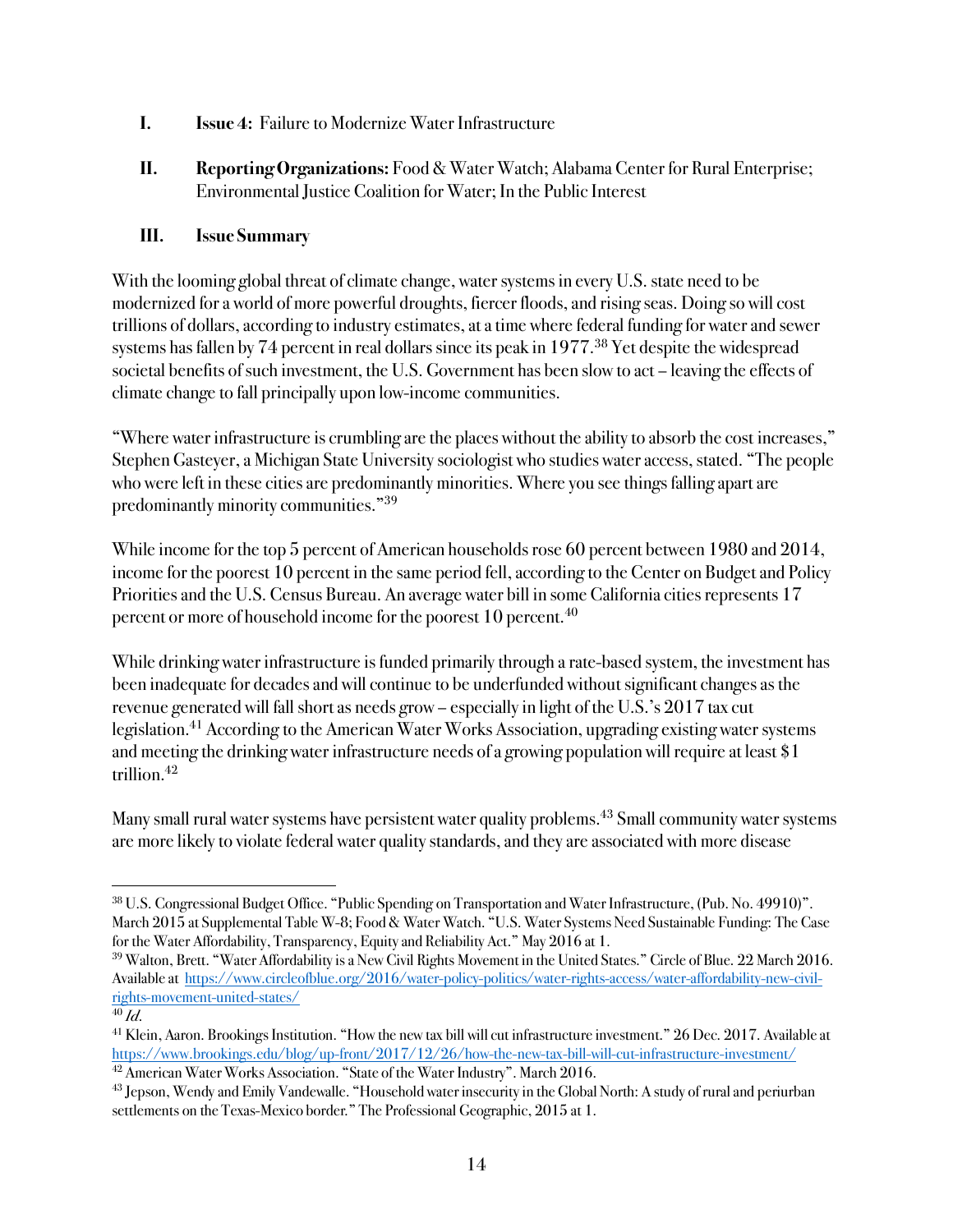outbreaks. Many of the systems serve economically disadvantaged communities.<sup>44</sup> Many household septic systems are failing, which can contaminate water supplies and endanger human health.<sup>45</sup> In Alabama, failing septic systems have been associated with bacterial contamination of groundwater supplies.<sup>46</sup>

Additionally, the U.S. Environmental Protection Agency requires public utilities to investment significant capital in order to prevent heavy rains from overwhelming sewer systems that also transport stormwater. This has placed responsibility for cleaning up farm pollution on cash-strapped municipalities, otherwise such waste is left to degrade downstream waterbodies without adequate treatment. 47

The U.S. can solve its water problem by building adequate updated equipment, but only with sufficient government investment and a taxation system that does not overburden the indigent. Forcing cities to shoulder all the costs is a subsidy to the industrial and agricultural polluters.

### **IV. Concluding Observations offered by the Human Rights Committee**

None to date.

 $\overline{a}$ 

### **V. U.S. Government Report**

None to date, though the U.S. Environmental Protection Agency has issues domestic reports:

- Environmental Protection Agency, *Drinking Water Infrastructure Needs Assessment, Fifth Report to Congress (2011)*, April 2013.
- Environmental Protection Agency, *Drinking Water Action Plan*, US EPA, November 2016.

### **VI. Legal Framework**

ICCPR Article 2.1; Article 6.1; Article 26

# **VII. Human Rights Committee General Comments**

"Overall, poorer households should not be disproportionately burdened with water and sanitation expenses."48

<sup>&</sup>lt;sup>44</sup> Jessica C. Wedgeworth et al. "Associations between perceptions of drinking water service delivery and measured drinking water quality in rural Alabama". International Journal of Environmental Research and Public Health, July 2014 at 7377 and 7378.

<sup>&</sup>lt;sup>45</sup> Mohamed, R. "Why households in the United States do not maintain their septic systems and why state-led regulations are necessary: explanations from public goods theory." International Journal of Sustainable Development Planning*.* Vol. 4, No. 2. 2009 at 41.

<sup>46</sup> Wedgworth, Jessica C.and Joe Brown. "Limited access to safe drinking water and sanitation in Alabama's Black Belt: A cross-sectional case study." Water Quality, Exposure and Health*,* Vol. 5, Iss. 2. June 2013 at 70.

<sup>47</sup> Walton, Brett, "Water Affordability is a New Civil Rights Movement in the United States*".* Circle of Blue. 22 March 2016. <sup>48</sup> UN Right to Water Fact Sheet No. 35.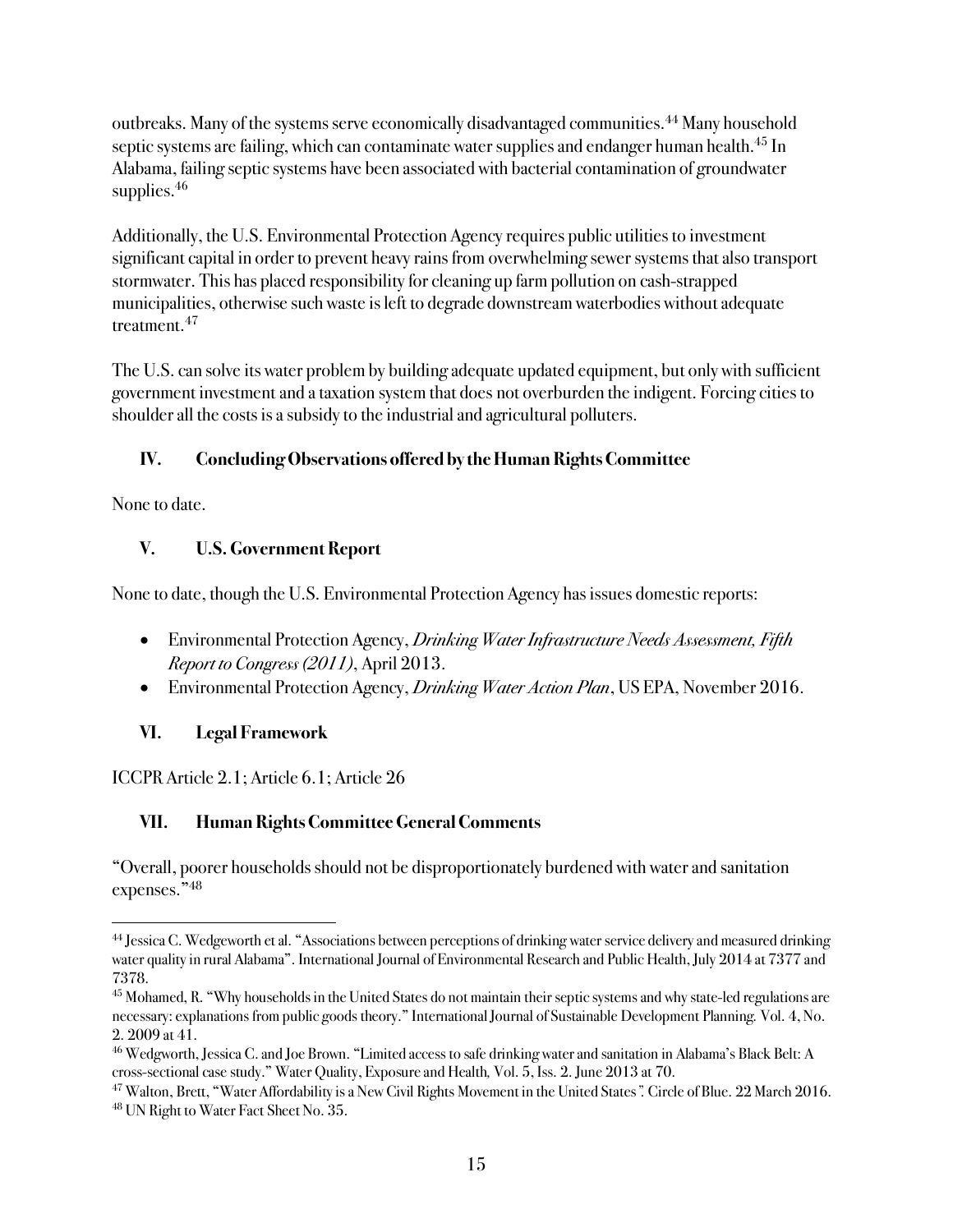### **VIII. Other UN Body Recommendations**

"Aging and deteriorating water and sanitation infrastructure forces the question of whether 19th and 20th century technology – appropriate at the time – will carry the country into the 21st century. Estimates indicate an annual \$4 billion to \$6 billion funding gap for infrastructure in the sector. The United States needs to develop a national water policy and plan of action guided by the normative content of the rights to water and sanitation."49

"Formulate a national water and sanitation policy and plan of action, guided by the normative content of the rights to water and sanitation, that devote priority attention to improving aging infrastructure, as well as innovative designs and approaches that promote human rights, are affordable and create more value in terms of public health improvements, community development and sustainability."50

"More concerted efforts are required to ensure targeting of policies and programmesto reach the hidden and poorest segments of the population. Problems of discrimination in the United States water and sanitation services may intensify in the coming years with climate change and competing demands for ever scarce water resources. Ensuring the rights to water and sanitation for all requires a paradigm shift towards new designs and approaches that promote human rights, that are affordable and that create more value in terms of public health improvements, community development, and global ecosystem protection."51

"The US must ensure that water and sanitation are available at a price people can afford," UN independent expert Catarina de Albuquerque said. "Ensuring the right to water and sanitation for all requires a paradigm shift – new designs and approaches that promote human rights, that are affordable and that create more value in terms of public health, community development, and global ecosystem protection."52

### **IX. Recommended Questions**

How does the U.S. intend to raise the significant amount of capital necessary for rebuilding America's vital water infrastructure while making public funding more difficultand reducing federal tax revenue?

How does the U.S. EPA intend to regulate agricultural pollution, particularly that of concentrated animal feeding operations, so as to remove processing burdens from indigent and rural municipalities?

### **X. Suggested Recommendations**

 $\overline{a}$ 

<sup>&</sup>lt;sup>49</sup> United Nations. "Report of the Special Rapporteur on the human right to safe drinking water and sanitation on her mission to the United States of America (22 February-4 March 2011)." Section 6: Conclusions and recommendations, at 19-21. <sup>50</sup> *Id*.

<sup>51</sup> *Id*.

<sup>&</sup>lt;sup>52</sup> UN Human Rights, Office of the High Commissioner. "USA: from discrimination to accessibility, UN expert raises questions on water and sanitation."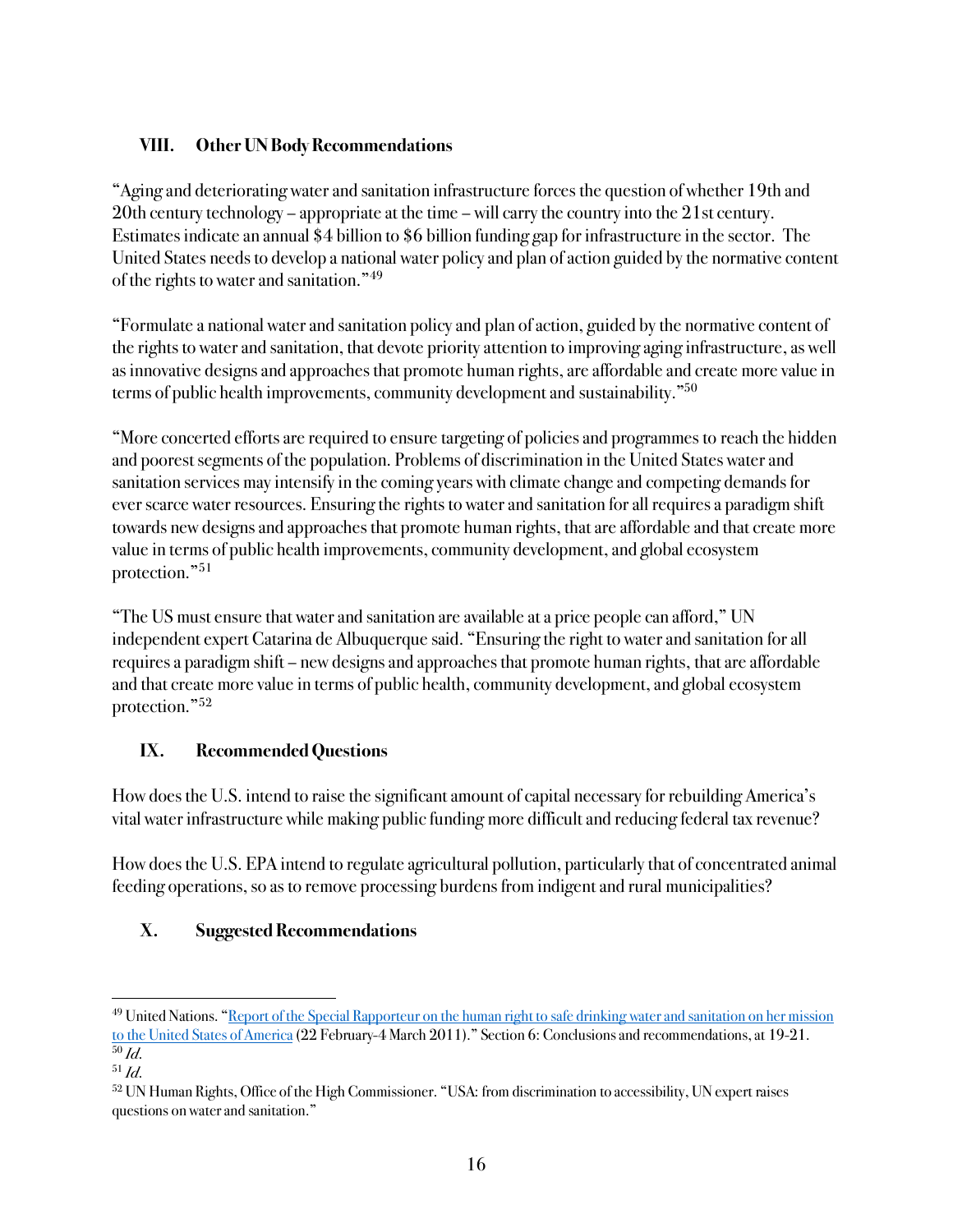- U.S. should plan ahead and create a dedicated source of public funding that will help public utilities protect the country's valuable water resources. A national water trust fund can achieve this feat and ensure the safe and sound operation of our water and sewer systems. With a renewed federal commitment, the U.S.'s public operators can keep our water safe, clean, and affordable.
- The United States should pass the Water Accountability, Transparency, Equity and Reliability Act to create a trust fund to dedicate \$35 billion a year for drinking water and wastewater infrastructure to repair aging systems, stop sewage backups and overflows, remove lead pipes, improve school drinking water, help households address contaminated wells and outdated septic systems, and prevent water shutoffs because of unaffordable water bills.
- Increase state and federal support for vocational training in the drinking water sector as engineers, operators, and maintenance staff begin to retire in large numbers.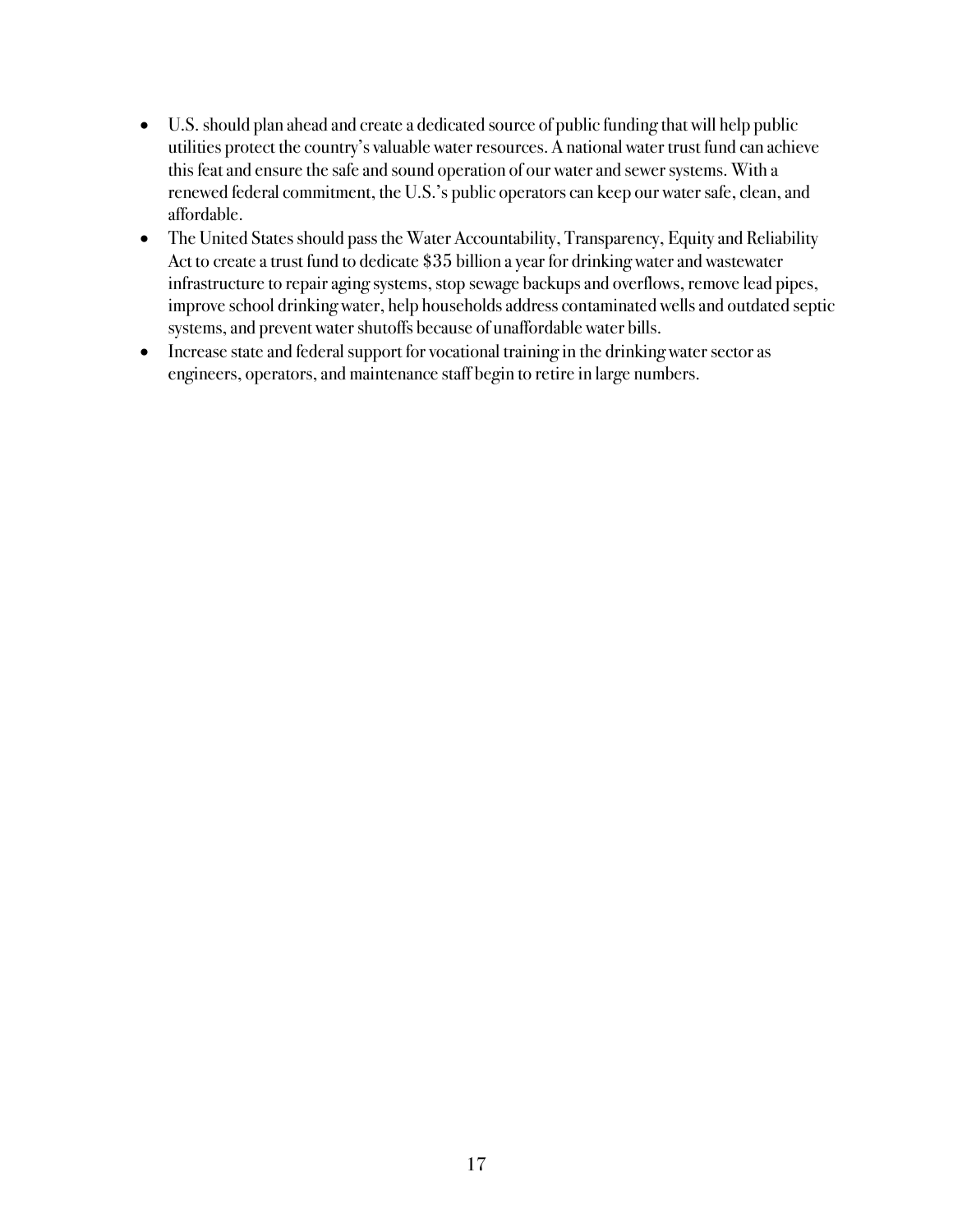- **I. Issue 5:** Water contamination by hydraulic fracturing threatens vulnerable communities
- **II. Reporting Organizations:** Food & Water Watch; Environmental Justice Coalition for Water; In the Public Interest

According to 2005 estimates of U.S. water use, of the 1,552 billion liters of water withdrawn throughout the U.S. each day, thermoelectric power constitutes 49 percent of its usage, while domestic water use was under one percent of the total. Besides the sheer total volume of water used by fossil fuel power generation, a prioritization of hydraulic fracturing for oil and natural gas in the U.S. severely threatens access to clean water for domestic use, particularly for those on rural well-systems. While the U.N. recognizes access to clean drinking water as a fundamental human right, enshrined before its use by agriculture and industry, the U.S. federal government and its states have prioritized water use for oil and gas drilling and livestock, resulting in contaminated waterways and groundwaters.

Many of the largest corporations within the hydraulic fracturing industry have lost value in their assets, including BP, Encana, and Chesapeake. The Marcellus shale gas reserve estimates are down by 80 percent. The recovery efficiency for the five major U.S. shale gas companiesaverages 6.5 percent compared with 75–80 percent for conventional gas fields. The biggest companies, e.g. Exxon-Mobil, are now selling their assets.53 Many economists are speculating a bust in the natural gas market due to artificially inflated company values.

Meanwhile, loosely regulated hydraulic fracturing continues unabated and with extreme collateral damage in the form of air pollution, groundwater depletion, and potential aquifer ruination. The threat to U.S. water supplies, particularly in low-income and rural areas, is immense and will only continue to rise as more and more wells are drilled. Deborah Rogers, expert in the economics of shale gas and a former advisor to the Obama administration, states that "[n]one of these impacts are at present covered financially by the gas companies – in other words, profits are to be privatized while costs and negative impacts will be borne by the people."54

### **IV. Concluding Observations offered by the Human Rights Committee**

None to date.

### **V. U.S. Government Report**

The Obama administration responded to concerns surrounding the impacts of the 2010 BP Deepwater Horizon oil spill and their impact on minority populations within the U.S.'s 2012 "Consideration of reports submitted by States parties under article 40 of the Covenant: Fourth Periodic Report." However, since this report was filed, the Trump administration has attempted to repeal or replace a number of oil

 $\overline{a}$ <sup>53</sup> Rogers, Deboarah. "The economics of fracking". Good Energies Alliance Ireland, 27 Oct. 2013. Available at https://goodenergiesalliance.com/2013/10/27/the-economics-of-fracking/ <sup>54</sup> *Id*.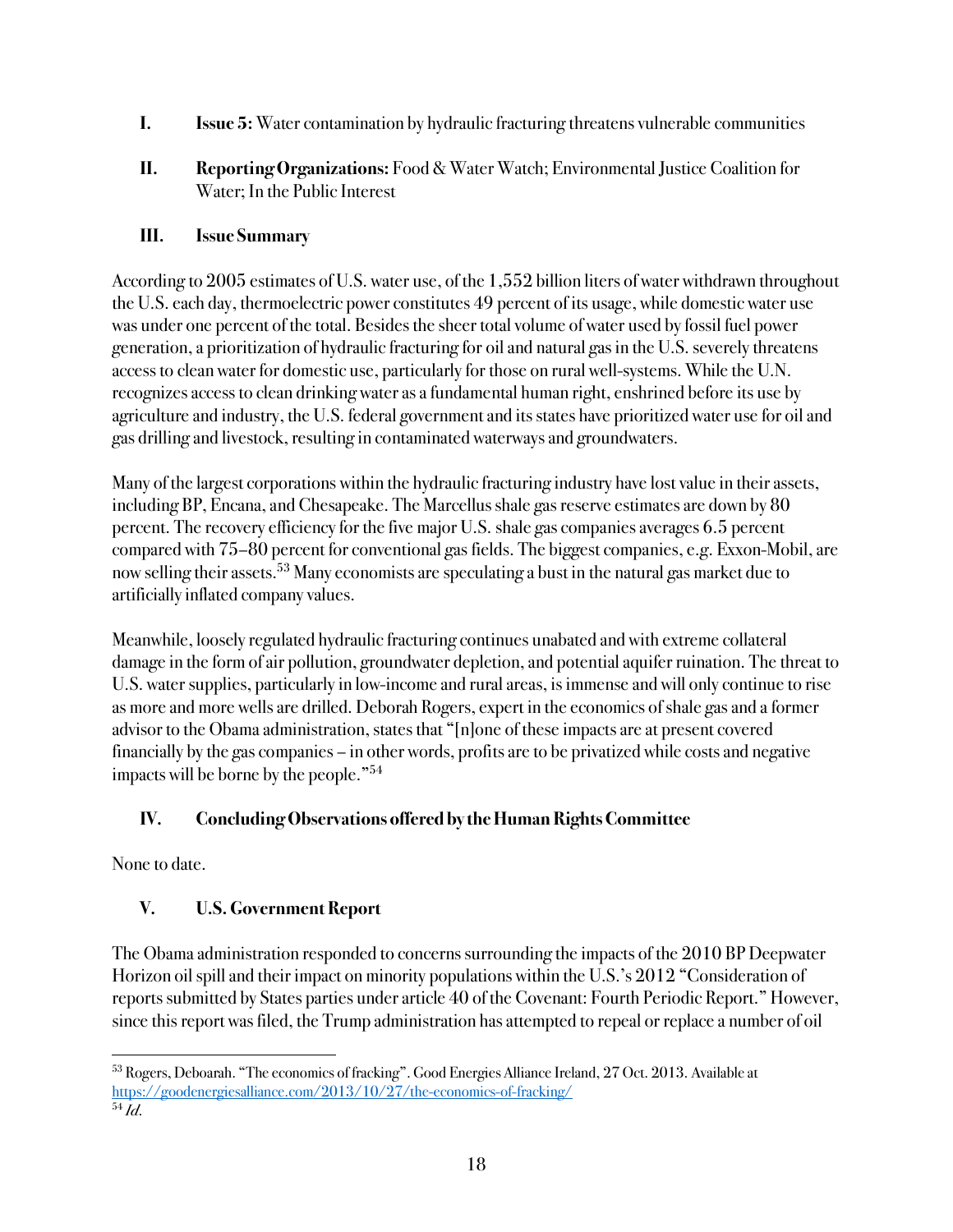and gas safety and environmental regulations, including a proposed rule that would exempt large volumes of wetlands from Clean Water Act protection. Moreover, the rates of environmental crime prosecution by the U.S. EPA has experienced a precipitous decline over the last two years under the leadership of two agency administrators with strong professional ties to the oil and gas industry.

### **VI. Legal Framework**

ICCPR Article 2.1; Article 6.1; Article 26

## **VII. Human Rights Committee General Comments**

"Water for personal and domestic uses must be safe and acceptable. In accordance with general comment No. 15, it must be free from microbes and parasites, chemical substances and radiological hazards that constitute a threat to a person's health. Water must also be of an acceptable colour, odour and taste to ensure that individuals will not resort to polluted alternatives that may look more attractive. These requirements apply to all sources of water provision, including piped water, tankers, vendorprovided water and protected wells."55

"The right to water covers only personal and domestic uses, i.e., water for drinking, washing clothes, food preparation and personal and household hygiene. It does not cover water for agriculture or pastoralism or to sustain ecological systems."56

### **VIII. Other UN Body Recommendations**

"While water for the realisation of the human right, represents a small percentage of total water use in the United States, the absence of clear legal standards to give priority to water for personal and domestic use threatens to undermine the realization of the human rights to water and sanitation for all."57

"Exemptions under the Safe Drinking Water Act, including for the oil and gas industry, must be reassessed and repealed if resulting in a negative impact on the enjoyment of the right to water."<sup>58</sup>

# **IX. Recommended Questions**

What safeguards exist under federal law to prevent watershed contamination by hydraulic fracturing fluids?

How do federal and state regulators track incidents of water contamination by the natural gas industry?

 $\overline{a}$ <sup>55</sup> UN Right to Water Fact Sheet No. 35.

<sup>56</sup> *Id*.

<sup>&</sup>lt;sup>57</sup> United Nations. "Report of the Special Rapporteur on the human right to safe drinking water and sanitation on her mission to the United States of America (22 February-4 March 2011)." Section 3, at 16-17.

<sup>58</sup> *Id*. at Section 6, pp. 19-21.